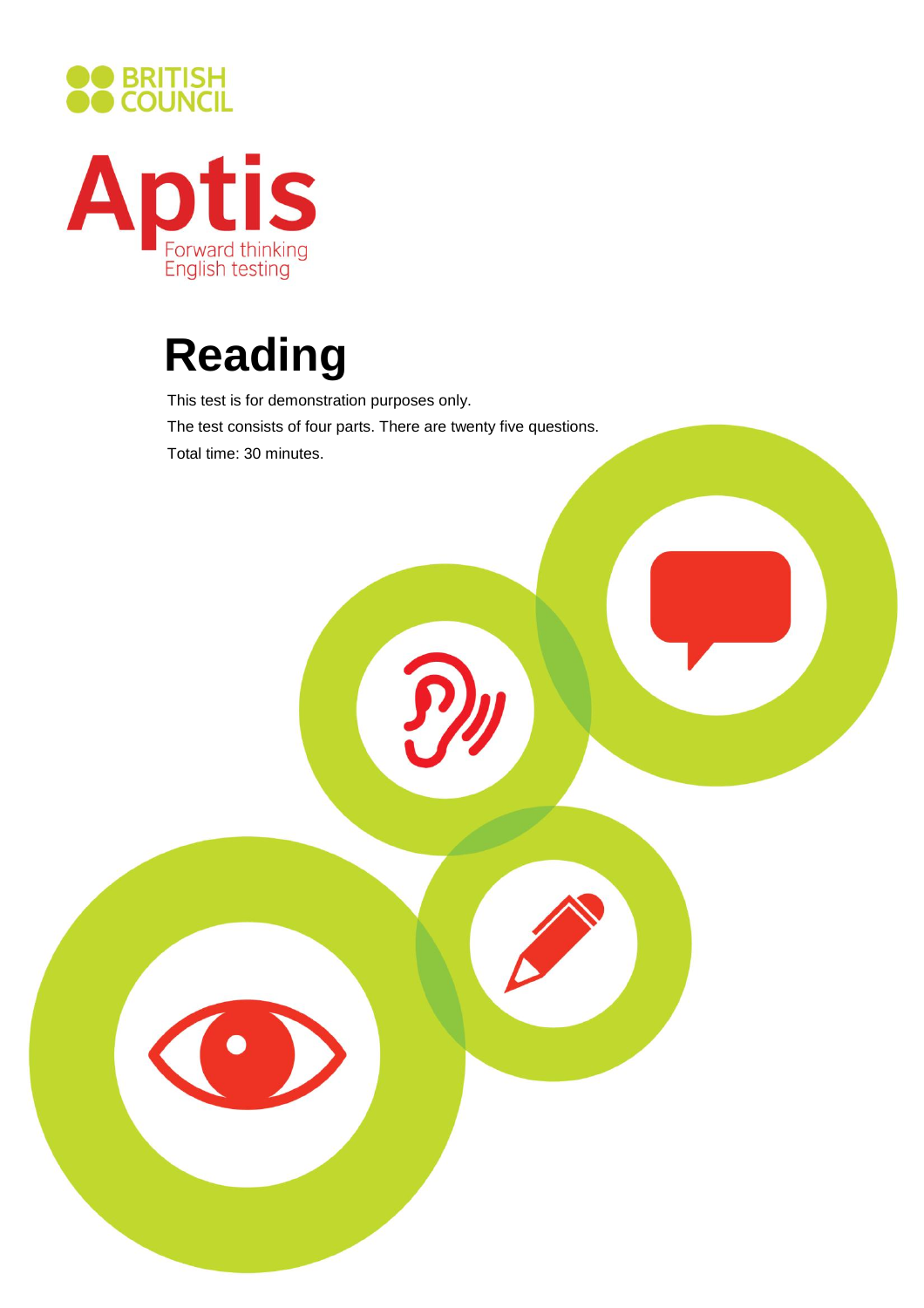

### **Part 1 Choose one word a), b), or c) for each gap and mark the letter in the space on the answer paper. The first one is done for you.**

| $1a)$ well | b) great   | c) best     |
|------------|------------|-------------|
| 2 a) made  | b) did     | c) put      |
| 3 a) watch | b) see     | c) look     |
| 4 a) after | b) later   | c) since    |
| 5 a) visit | b) meet    | c) stay     |
| 6a)go      | b) will go | c) am going |



Thank you for a wonderful weekend. I had a really 1) great time.

Your wife is a good cook and she 2) \_\_\_\_\_\_\_\_\_\_ a very nice dinner.

I am writing this in my hotel room and I can 3) \_\_\_\_\_\_\_ the park from my window.

I will take a taxi to the airport 4) \_\_\_\_\_\_ breakfast tomorrow.

I hope you and Becky will come and 5) \_\_\_\_\_\_\_ with me next summer.

I am feeling a little tired now and I 6) \_\_\_\_\_\_\_\_ to have a sleep.

James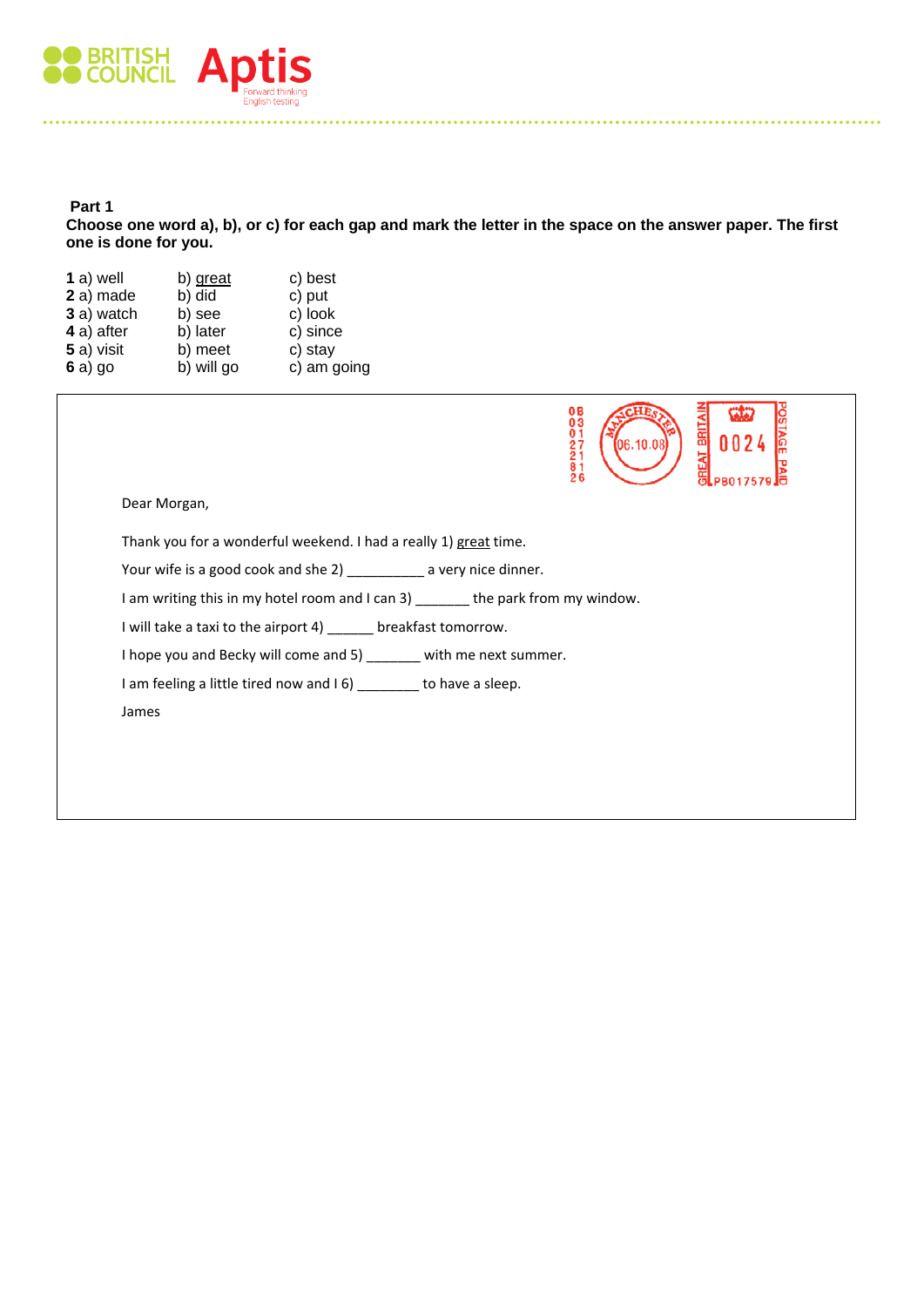

## **Part 2**

**Order the sentences below to make a story. [Questions 1 to 7]** 

**Mark the letter in the space on the answer paper. The first one (D) is done for you.** 

# **Alfred Hitchcock.**

| A. After directing several more popular films, he sailed to America.                                                   |  |  |
|------------------------------------------------------------------------------------------------------------------------|--|--|
| B. He made a big impact when he directed <i>Blackmail</i> , which was Britain's first<br>sound film and a big success. |  |  |
| C. At the end of his long career he returned to Britain to make a film in London.                                      |  |  |
| <b>D.</b> Alfred Hitchcock was born in London in 1899.                                                                 |  |  |
| E. He was soon one of Hollywood's top directors and in 1956 he became an<br>American citizen.                          |  |  |
| F. At the start of his career he made silent films in England and Germany.                                             |  |  |
| G. He got his first job in a film studio when he was a young man.                                                      |  |  |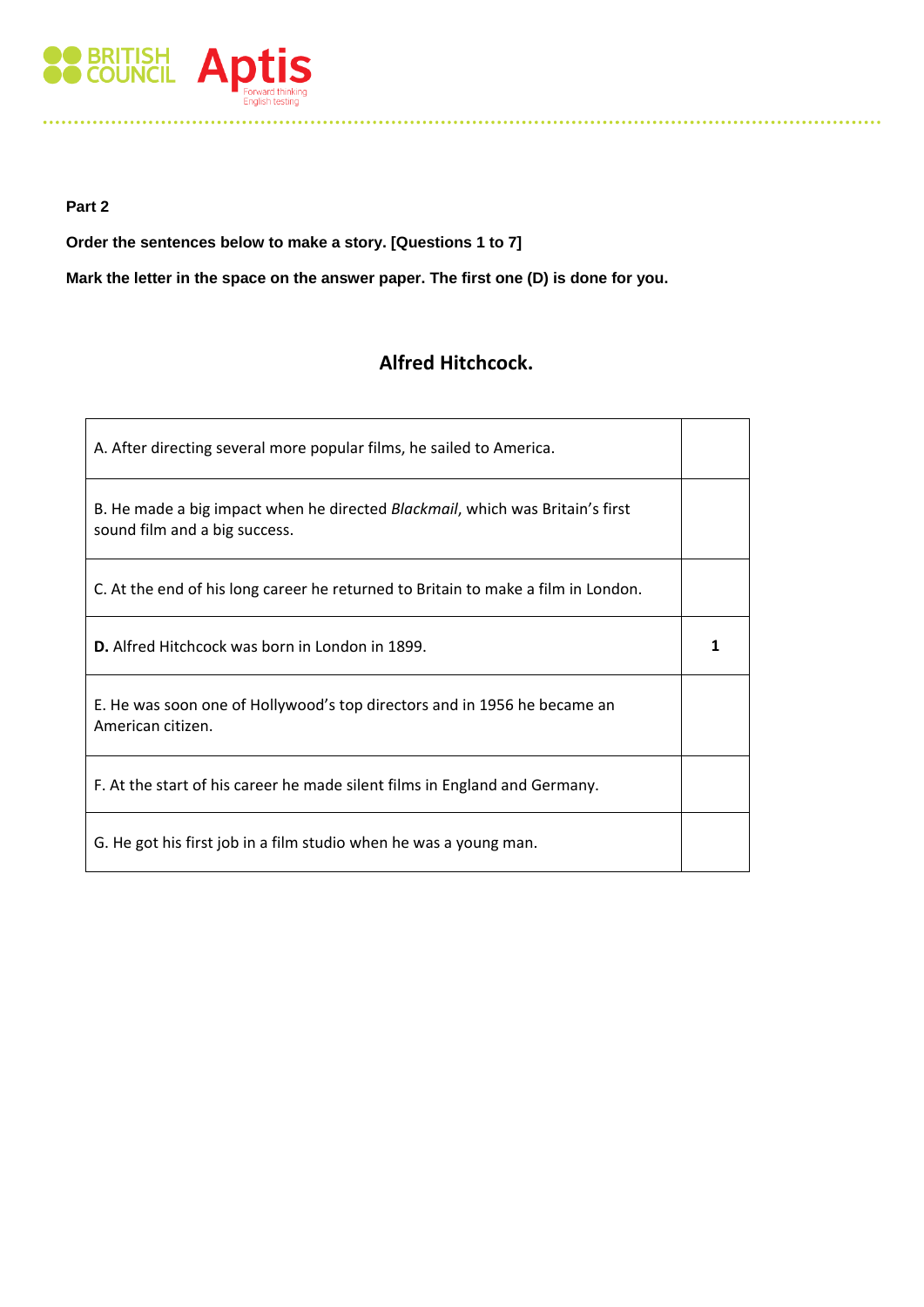

# **Part 3**

**1. Read the text and complete each gap with one word from the box below. [Questions 1-7]** 

**Circle the letters on the ANSWER SHEET. The example is done for you.** 

# **Warren Buffett**

| American billionaire Warren Buffett Example a talent for money and business from a very early age. When he                     |
|--------------------------------------------------------------------------------------------------------------------------------|
| was only six years old he $\vert 1 \vert$ six bottles of Coca Cola from his grandfather's shop for twenty five cents each. He  |
| then sold them to his friends for thirty cents, which $\vert 2 \vert$ him a total profit of thirty cents.                      |
| While other children $\overline{3}$ were the same age were playing games, Warren was making money.                             |
| By the $\boxed{4}$ he left school at the age of 17 he had already earned \$5,000 from a part time job delivering               |
| newspapers.                                                                                                                    |
| Many years $\overline{5}$ he met the President of Coca Cola and invested in the company. On this $\overline{6}$ Warren Buffett |
| made a profit of more than a billion dollars. Soon afterwards he $7 \mid$ the richest man in America.                          |

| <b>Example</b> | showed   |
|----------------|----------|
| A              | time     |
| B              | started  |
| C              | occasion |
| D              | gave     |
| E              | opened   |
| F              | bought   |
| G              | moment   |
| н              | became   |
| J              | who      |
| K              | later    |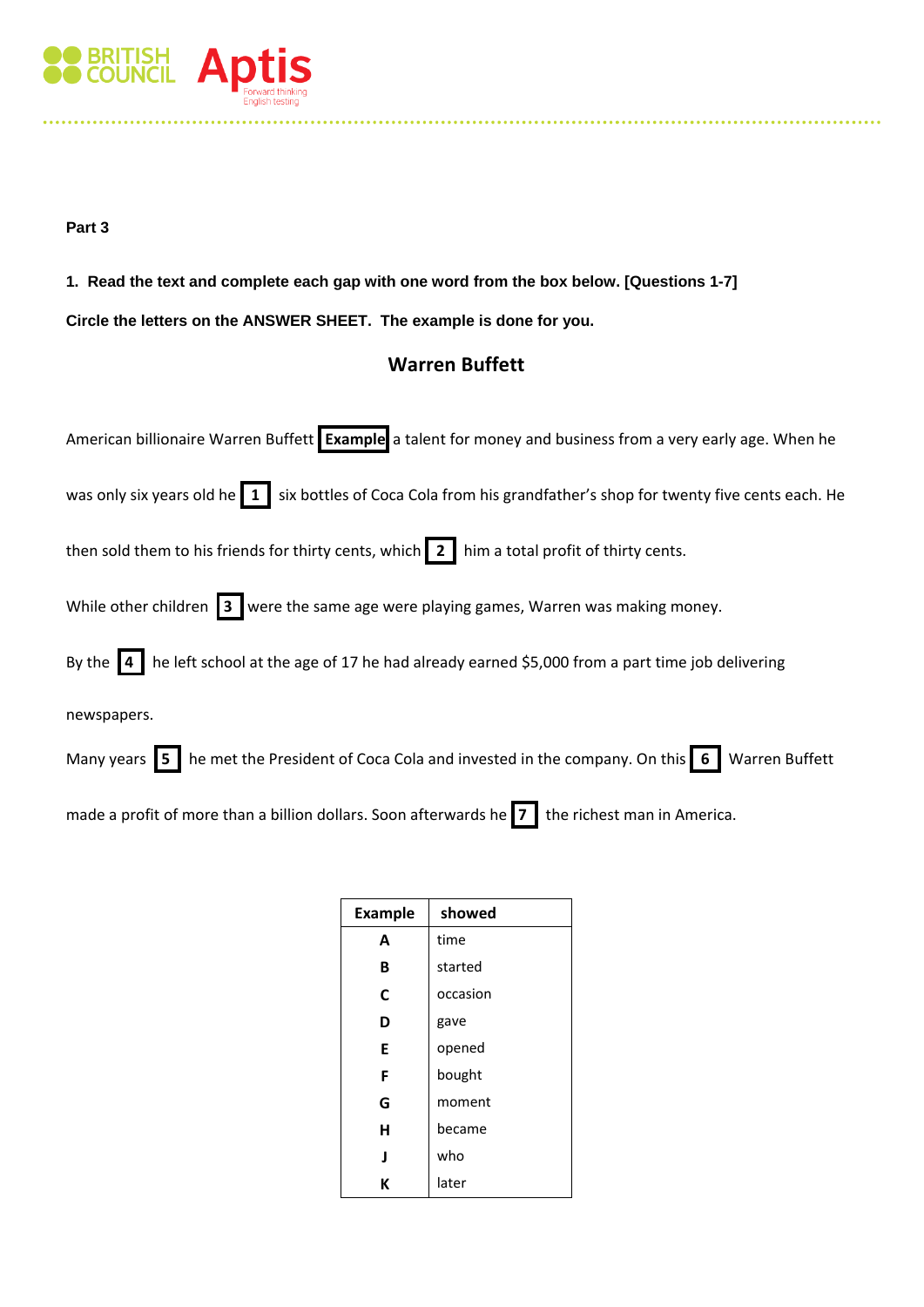

## **Part 4**

## **Read the passage below quickly. Match a heading (A-H) to each paragraph (1-7). There are more headings than you need.**

#### **BONE WARS**

0. In the summer of 1868 a train carrying a group of American scientists made its way through the western frontier state of Wyoming. On board was O.C. Marsh, an expert in geology and the first person in the country to hold the position of professor of palaeontology at the University of Yale. Like his fellow passengers, Marsh was impressed by the enormous landscapes of dry rock, and he knew that the ancient stones must hold evidence of prehistoric life. It was during this journey that he made a decision that was to have a lasting impact not only on his own professional career but on the American scientific community.

1. In 1800 the French naturalist Georges Cuvier identified a fossil [old bone] as the remains of a small flying reptile. This was the first recorded example of a species that later became known as the dinosaur. Although these creatures no longer existed, Cuvier showed that they could be studied through an examination of fossil records, buried and preserved in rock. So the science of palaeontology – the study of prehistoric life – began.

2. Over the next two decades some spectacular finds were made by English scientists. Among them was Mary Anning, who discovered examples of fossilised marine life. The south coast of England where she lived was rich in geological importance and became known as the Jurassic Coast. It was in the latter half of the century, however, that palaeontology saw its most rapid development, especially in North America.

3. The landscape of the American West was a perfect place to hunt for signs of prehistoric life. Its high mountains and deep valleys combined with very dry conditions meant that the rocks were full of fossils, all perfectly preserved over millions of years. As O.C. Marsh travelled through this landscape in 1868, he realised that there were discoveries here that could make his reputation. During that first trip he did not have the time or the opportunity to dig for fossils, but he recognised the rich possibilities of the region. He made a promise to himself that he would return one day with men and equipment and find dinosaur bones that would make him famous.

4. It was two years before Professor Marsh returned to that dry rocky landscape. With him was a group of Yale College students, who helped him dig up tons of prehistoric bones over the following months. The work was not without danger. Apart from natural disasters like prairie fires and violent storms, the party of fossil hunters also had to watch out for Native American Indians. Marsh, who was always thinking about his public reputation, sent accounts of their adventures to the popular magazine *Harper's Monthly*.

5. In 1872 Edward Cope, an amateur scientist, organised an expedition of his own to Wyoming in the same area where Marsh had been digging. The two men had first met ten years earlier in Europe and it was not long before a professional rivalry developed between them. Marsh thought he was the better scientist because Cope did not have a university position. Cope published a paper on the discovery of a new dinosaur species, but he got some important facts wrong. When he learned about these errors Marsh was quick to point them out to the scientific community. Cope was publicly embarrassed by the scandal and never forgave Marsh for his part in it.

6. During the winter of 1872 and the spring of the following year Marsh and Cope became involved in a war of words. Both men published papers without checking their facts and each accused the other of falsifying evidence and even stealing fossils. They became bitter enemies and over the years continued to attack each other in scientific journals. On more than one occasion Marsh destroyed valuable fossils in order to prevent Cope finding them.

7. Both Marsh and Cope made important contributions to the development of American science in the nineteenth century, discovering thousands of fossils that provided the first evidence of what many dinosaurs looked like. But today they are remembered not only for their scientific achievements but for the battles they fought against each other in pursuit of personal ambition.